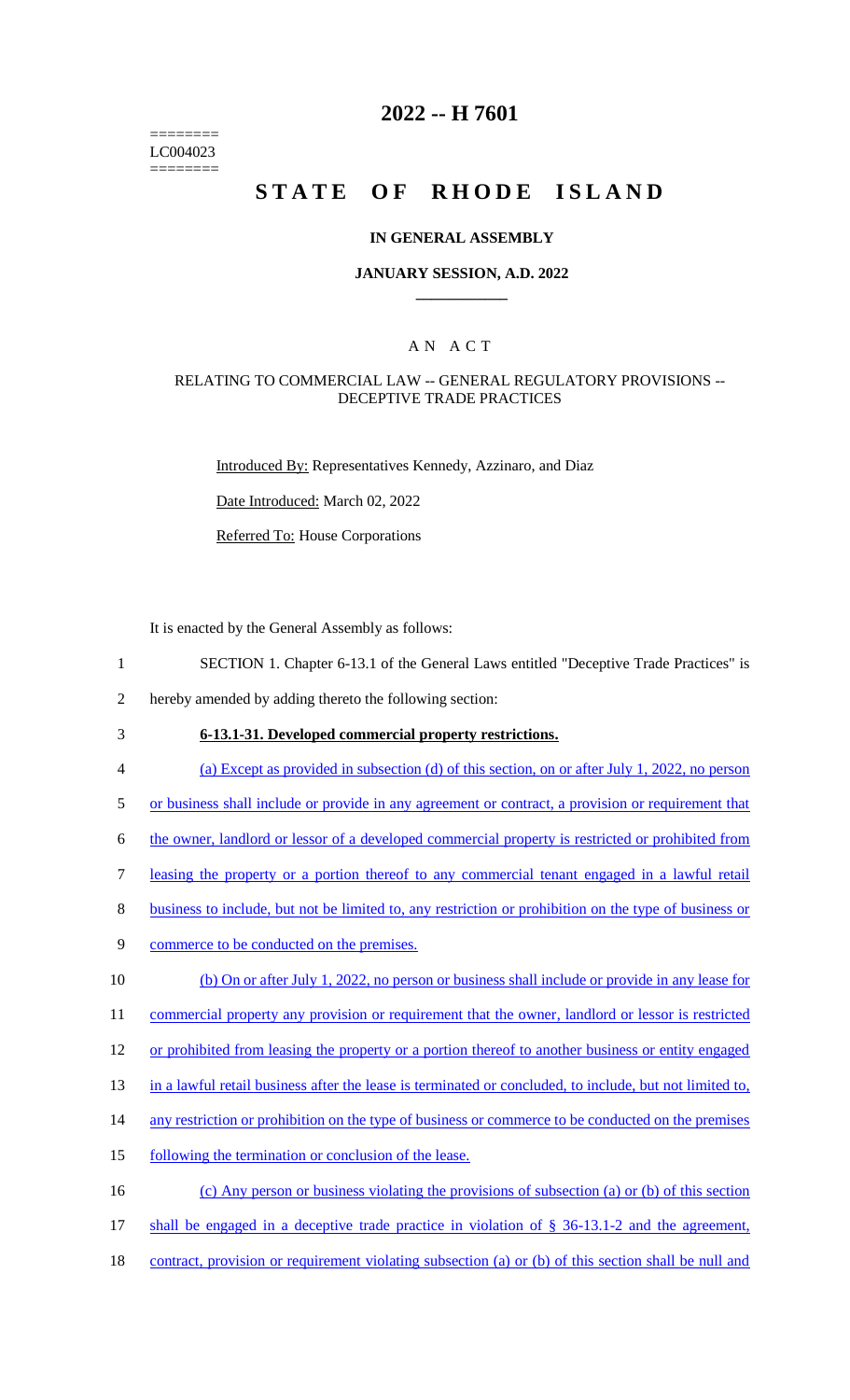- 1 void as violating public policy.
- 2 (d) Nothing in this section shall be construed as:
- 3 (1) Prohibiting a reasonable exclusive use provision in a commercial property lease, which
- 4 prohibit an owner, landlord or lessor from renting space in a commercial retail mall, complex,
- 5 development or shopping center to another tenant engaged in the same business;
- 6 (2) Mandating that any owner, landlord or lessor of commercial property is required to
- 7 lease premises to any particular or specific business; or
- 8 (3) Prohibiting or voiding any bonafide option to purchase or option to lease any
- 9 commercial premises.
- 10 SECTION 2. This act shall take effect upon passage.

#### ======== LC004023 ========